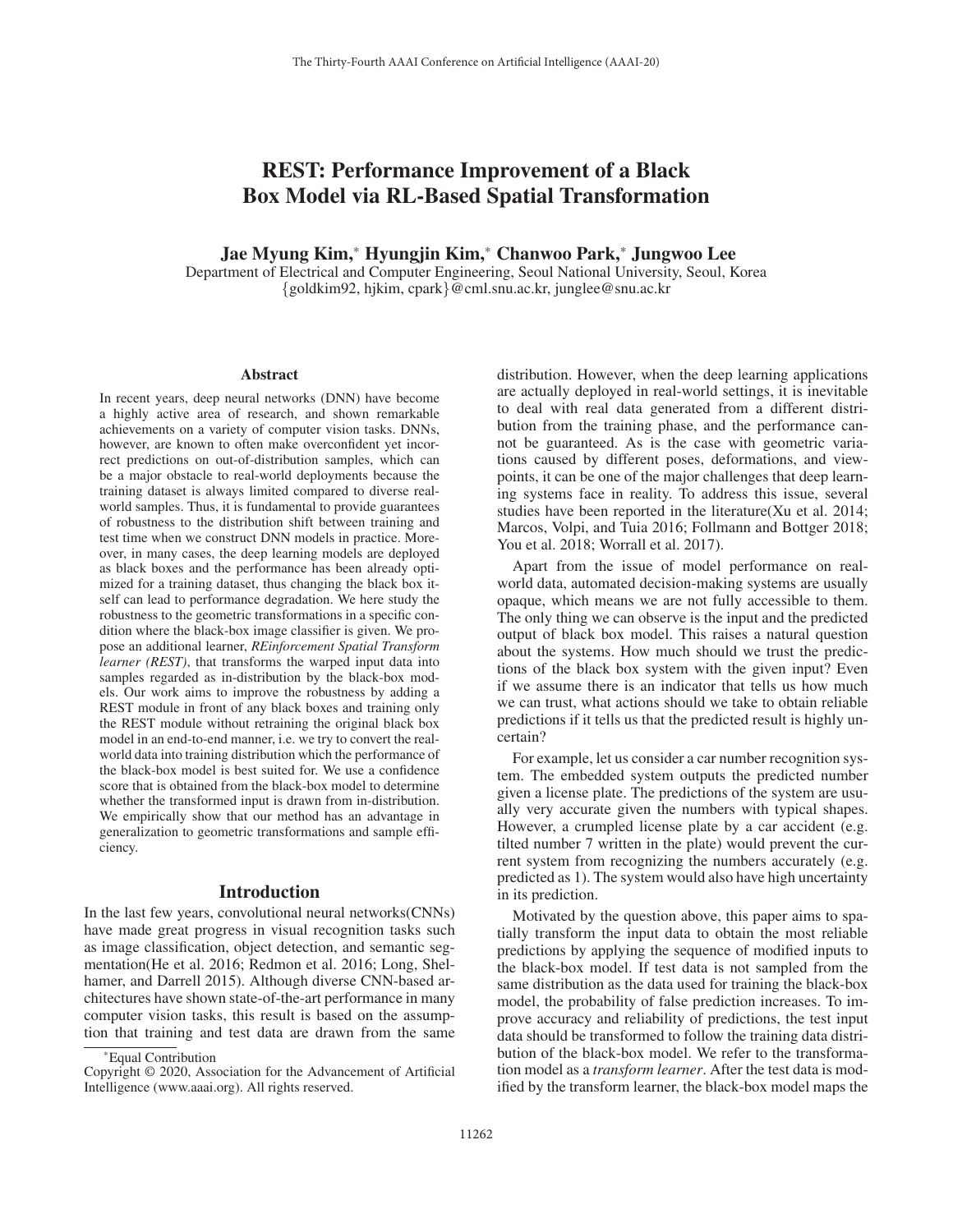

Figure 1: The schematic description. Figure (a) shows the framework of our approach. The white rectangle demonstrates a trainable model and the black represents a black-box model. Ellipse is an input or an output of the models. Solid lines are forward propagation and dashed lines are backpropagation. Figure (b) shows a more detailed framework where the black-box is an image classifier. The REST learner consists of two modules which are the RL module and the warp module.

transformed data to the output which tells us not only the prediction but also the confidence of the prediction, which is named *confidence score* here. The schematic description is given in Figure 1(a).

The main challenge in our setting is that we do not know what data distribution the black box system has trained from. The prediction and the confidence score are provided by the black-box model only when a particular input is given. We cannot directly train the transform learner by a gradientbased method because the black-box model prevents the gradient flow from reaching to the transform learner. To deal with the problem, we introduce a black-box optimization technique which approximates the gradient of the output by reinforcement learning(Jacovi et al. 2019).

Specifically, in this paper, we take a close look at image classification as the black-box problem. We use a pretrained image classifier for the black-box model. Input images are transformed by a transform learner, which we call *REinforcement Spatial Transform learner (REST)*. REST is trained to perform geometric transformation on the input images to increase the confidence score. At inference time, an input image is transformed by REST, followed by predicting the class label via the black-box model.

# Related Work

#### Invariance to geometric transformations

There have been many studies to achieve geometric invariance or equivariance in computer vision problems such as classification and segmentation, and we here review four methods: Data augmentation, Spatial Transformer network, Deformable Convolutional Networks, and Capsule network.

Data augmentation Data augmentation (DA)(Simard et al. 2003) is a ubiquitous technique largely used to improves

generalization. Although DA is a good starting point for transformation invariance, it is extremely expensive to augment training images with every possible combination of random rotations, shifts, and scales and it is often observed that the models learned with DA are only invariant to known transformations rather than arbitrary changes.

Spatial Transformer Network Spatial transformer networks (STN)(Jaderberg et al. 2015) is the first work which learns to apply spatial transformation to warp feature maps in an end-to-end fashion. STN consists of three components - localization network, grid generator and sampler. Localization network learns input-dependent transformations and allows the entire network to increase classification accuracy. The drawback of the STN is that it has to be trained with various transformations in the training phase, and we find that STN failed to generalize when unknown, rare transformations are applied to input images.

Deformable Convolutional Networks In (Dai et al. 2017) the authors argue that it is inherently difficult to handle objects with different scales and shapes in regular CNN because their operations, e.g. convolution kernels, max-pooling, have geometrically fixed patterns. Deformable ConvNets tries to model the dense spatial transformations by learning 2D offsets to the regular sampling grid from target tasks instead of parametric transformations. Deformable ConvNets is then applied to semantic segmentation and object detection to demonstrate its efficiency.

Capsule network Capsules(Sabour, Frosst, and Hinton 2017) are represented by a vector which contains the features of an object and its likelihood. Higher capsules are activated only when the group of objects below them is consistent in their orientation and size with each other. The authors tested CapsNet on affNIST dataset to show its robustness to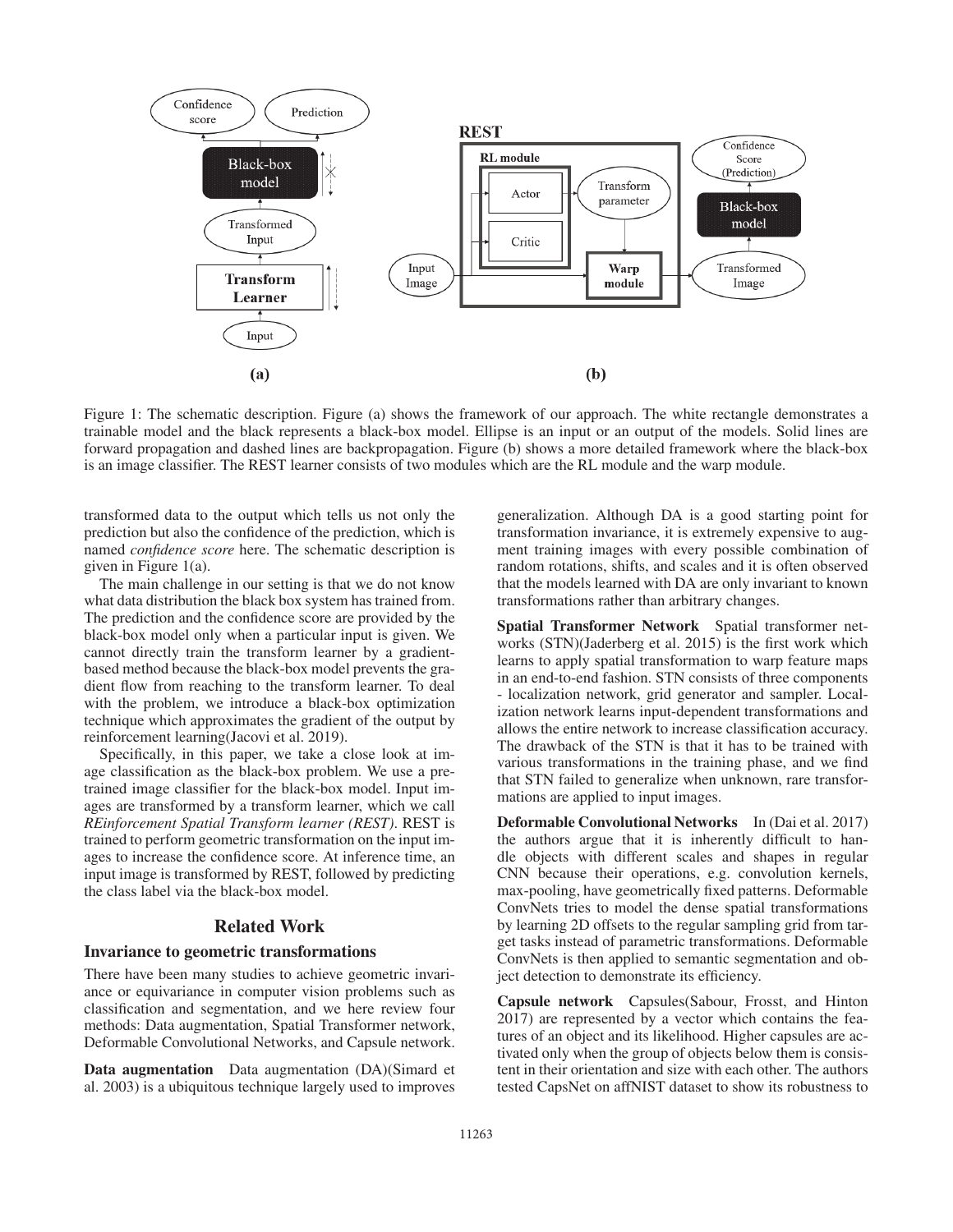affine transformations. CapsNet was trained on MNIST digits only with random translations and achieved 79% accuracy on affNIST which confirms it generalizes well to small affine transformations.

#### Deep RL for computer vision

Deep RL methods have been making steady progress in games (Mnih et al. 2013), robotics (Levine et al. 2016), finance (Deng et al. 2016), etc., and have recently been expanded to a wide range of computer vision tasks. (Caicedo and Lazebnik 2015) addresses the problem of detection by learning localization policy to find region proposals which best focus on the object while (Kong et al. 2017) suggests joint agent detection to reduce the iterations compared to a single agent.

For visual tracking, (Yun et al. 2017) proposes to dynamically track the object with increased efficiency in search space through selecting sequential actions on candidate bounding boxes. (Ren et al. 2018) extends to multi-object tracking by modeling each object as an agent and exploiting the collaborative interactions between agents.

Video recognition can be computationally expensive if performing exhaustive search in every frame. For the first time, (Rao, Lu, and Zhou 2017) authors produce temporalspatial representations then find the most relevant information in video pairs as a Markov decision process (MDP) for face recognition. In action recognition, (Tang et al. 2018) propose to reduce the computational burden by selecting only the key frames in skeleton-based videos, and generating the reward with the graph-based convolutional NN.

Deep RL has also been applied to image editing and color enhancement. (Li et al. 2018) deploys a RL-based method for automatic image cropping where the agent makes sequential decisions on where to crop the original image to maximize the aesthetics score. (Yu et al. 2018) progressively restores a corrupted image by selecting a specific tool from the toolbox at each step while (Park et al. 2018) focuses on automatic color enhancement where the agent takes an interpretable action sequence to produce a retouched image like a human expert. Here, we present a novel RL-based strategy for geometric invariance and this is, to the best of our knowledge, the first work to apply deep RL to its kind.

#### Method

In this section, we describe the procedure of REST. The purpose of REST is to warp the input image for reliable prediction of the black-box model. We first define the blackbox model which performs a classification task and provides the confidence scores. Our method, REST, is composed of two modules. The first part is a trainable RL module which outputs the parameters of the transformation when geometrically deformed images are given as states. The other is a warp module which takes an input image and performs warping with the transformation parameters.

### Black Box Model

We view the black-box function as a probabilistic model  $P(y|x)$  where the model assigns a probability of the class

 $y$  for an input  $x$ . For the black-box image classifier  $B$ ,  $x \in \mathbb{R}^{H \times W \times C}$  is an input image, where  $\tilde{H}$ , W, C are the height, width, and channels of an input image, and  $y \in \mathcal{Y}$  is the class with  $\mathcal Y$  a set of classes. We formulate the function of black-box as y and  $c = B(x)$ , where c is the confidence score obtained from the black box B. We discuss the definition of confidence score and which method we choose to measure it in the next section. The classifier  $B$  is trained on the dataset  $D = \{(x_i, y_i) | 1 \le i \le n, i \in \mathbb{N}\}\)$ , and  $x_i$  is drawn from the data distribution  $P(x)$  which is regarded as in-distribution. When training the REST learner, we are not allowed to access the original dataset  $D$  to ensure black-box assumption.

### Confidence Score

It is important for neural networks to understand how uncertain they are in their predictions. While there are methods to quantify the predictive uncertainty by training neural networks where the structure is different from that of prevailing deterministic models (Graves 2011; Blundell et al. 2015), there are also other approaches to obtain the uncertainty without modifying the existing classifier structure or training procedure (Gal 2016; Gal and Ghahramani 2016; Ritter, Botev, and Barber 2018). We choose one of the latter methods as we are dealing with the black-box model. We here set a confidence score  $c$  to be inversely proportional to the predictive uncertainty obtained by the black-box model.

One of the most widely used approaches to uncertainty estimation is Monte-Carlo (MC) Dropout due to its simplicity (Gal 2016; Gal and Ghahramani 2016). When the black-box classifier has a dropout layer, the uncertainty is calculated by performing dropout at the inference time. Another simple method for measuring uncertainty is using a value proportional to the inverse of the prediction probability  $P(y|x)$  (which means the prediction probability is a confidence score).

While there exists an extensive literature that softmax outputs are sometimes overly confident and thus not sufficient to consider it as confidence scores (Gal 2016; Gal and Ghahramani 2016), in our experiment, the output of the softmax itself was a proper indicator for confidence level of predictions. Experimental results of replacing a confidence score with predictive uncertainty by MC dropout are given in Appendix B.

### Reinforcement Spatial Transform Learner

REST learner consists of two modules: the RL module and the warp module. Given a distorted input image  $x'$ , the RL module provides  $\theta$  which is used for the warp module  $T_{\theta}$  to transform a distorted image  $x'$  into  $x'_{tf}$ . As in-distribution  $\mathcal{P}(x)$  and the dataset D are unknown, we indirectly estimate the possibility of  $x_{tf}'$  by the confidence score from indistribution sample.

we train the RL module with a new dataset  $D'$  $\{(x'_i, y'_i) | 1 \le i \le n, i \in \mathbb{N}\}\$  to find a transform parameter  $\theta$  for each data  $x'$  that makes a higher confidence score for  $\theta$  for each data  $x_i'$  that makes a higher confidence score for the transformed image  $T_{\theta}(x_i')$ . Let us clarify the state, action policy and reward of the RL module. State  $S_t$  is an tion, policy, and reward of the RL module. State  $S_t$  is an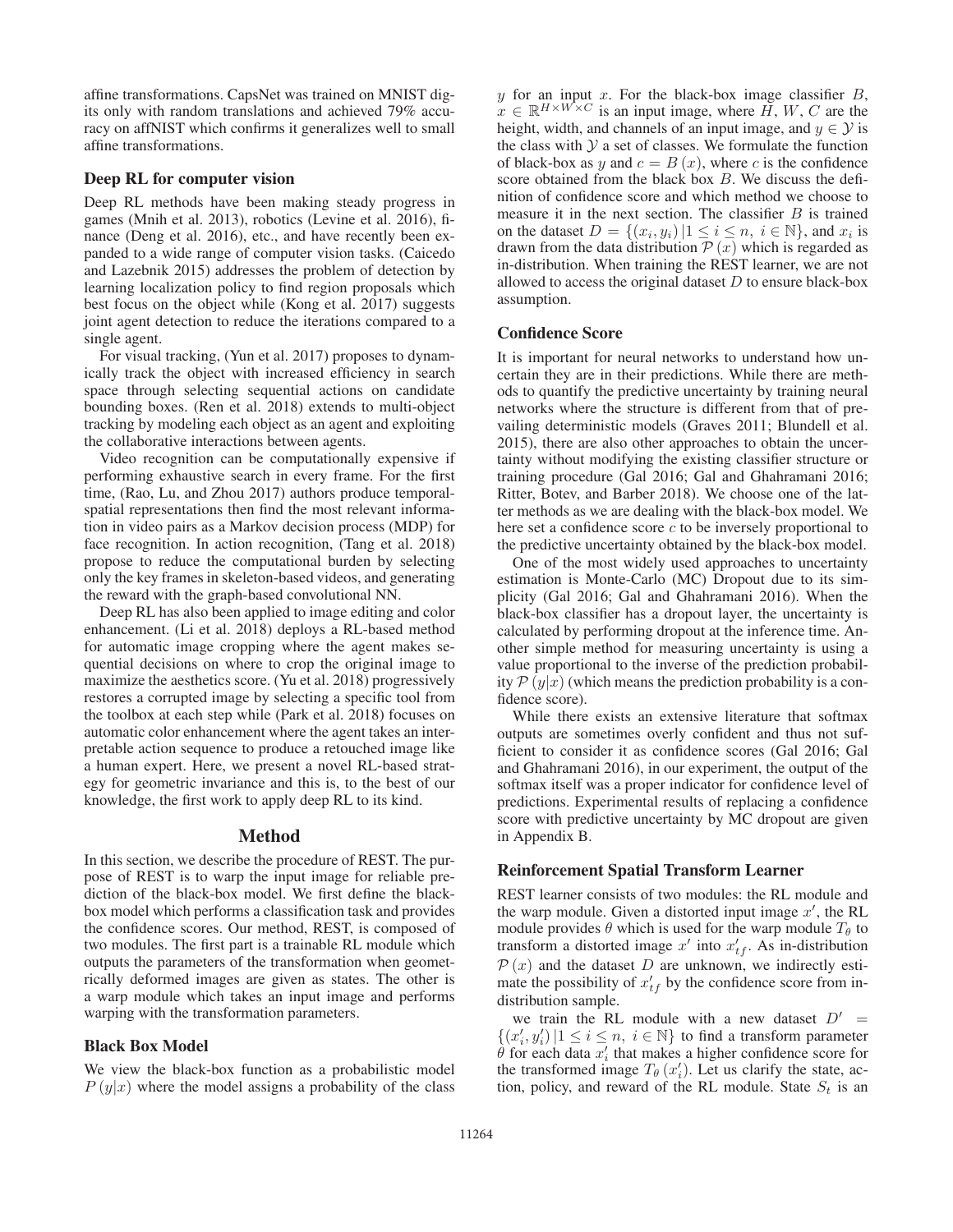

Figure 2: The sequence of transformation of an input image. A distorted input image gets a sequence of parameter to transform it into a canonical style. The sequence terminates when the transformed image gives a high confidence score. It is interesting to see that the final image resembles a style of typical MNIST data.

input data in time step t with  $S_1 = x'_i$ , and action  $A_t$  is a parameter  $\theta$  used in the warn module  $T_a$ . By manning  $S_t$  by parameter  $\theta$  used in the warp module  $T_{\theta}$ . By mapping  $S_t$  by  $T_{\theta}$ , we get a next state  $S_{t+1} = T_{\theta}(S_t)$ . Policy  $\pi(A_t|S_t)$  is a probability for each parameter  $\theta$  to be selected given input state, where the purpose of training the RL module is to find the optimal policy.

As the agent is trained to maximize a cumulative reward, we formulate a Reward  $R_t$  to increase as the confidence score  $c_{t+1}$  of the image  $S_{t+1}$  is bigger than  $c_t$ .

$$
R_t = \log(c_{t+1}) - \log(c_t)
$$
 (1)

In training mode, we set the confidence score to be the the prediction probability of the target class label,  $c_t$  =  $\mathcal{P}(y_i'|S_t)$  when  $S_1 = x_i'$ . Then the equation (1) can be in-<br>terpreted as a difference between log-likelihood of the target terpreted as a difference between log-likelihood of the target class.

To get higher reward rate when the confidence score gets closer to 1, and to give penalty per step for a shorter length of episode, we modify the reward function as

$$
R_t = (-\log(1 - c_{t+1})) - (-\log(1 - c_t)) - 1 \qquad (2)
$$

We also perform an ablation study that compares reward function (1) and (2) in Appendix C. In training mode, episode terminates when the confidence score  $c_{t+1}$  exceeds a threshold value in time step  $t$  or the number of steps reaches max number. We set a max number to be 10 for all the experiments. In inference mode, we use maximum likelihood,  $max_{y \in \mathcal{Y}} \mathcal{P}(y|S_{t+1})$ , instead of the prediction probability of the target class,  $\mathcal{P}(y_i'|S_t)$ , for the confidence score to determine the termination and the other parts are the to determine the termination, and the other parts are the same.

#### Training

We use PPO algorithm (Schulman et al. 2017) for the RL module. To make it operate in continuous action space, we modify the actor network where the output is a mean of the Normal distribution with standard deviation to be 1. The re-parameterization trick is used to enable backpropagation.

| Method    R RSc RSh RSS RSST                                              |  |  |  |
|---------------------------------------------------------------------------|--|--|--|
|                                                                           |  |  |  |
| BB 69.28 65.52 56.52 53.95 17.99<br>REST+BB 97.63 96.30 94.81 93.20 85.05 |  |  |  |

Table 1: The accuracy of a distorted MNIST dataset. BB refers to a black-box model. While it presents a low performance when using only a black-box model, by applying the REST, the accuracy increases significantly.

After setting the activation function of actor network to the hyperbolic tangent function, we change the output bounds of  $(-1, 1)$  to match action bounds so that the parameter  $\theta$ exists within action bounds, making stable learning. In the test phase, we reduce the standard deviation of a normal distribution to decrease the randomness of actor network. We train the model using Adam optimization (Kingma and Ba 2014) with the learning rate 0.0001 and batch size 256.

#### Experiment

In this section we demonstrate the effectiveness of our approach in generalization by attaching the REST learner to the black-box model. To train the RL module, we generate a dataset  $D'$  by applying a random affine transformation to the expected canonical style of the dataset  $D$  used for training the black box classifier. For example, if we know that a black-box model  $B$  classifies a gray-scale numeric image, it is plausible to assume that the model  $B$  is trained by the MNIST dataset, and therefore we generate a dataset  $D'$  by random affine transformation of MNIST images.

We also use the affine transformation for the warp module  $T_{\theta}$ . Although 6 parameters are typically used for affine matrix, we factorize the affine matrix into 4 matrices to have 7 parameters,  $\theta = (\theta_r, \theta_{sc1}, \theta_{sc2}, \theta_{sh1}, \theta_{sh2}, \theta_{t1}, \theta_{t2}).$ 

$$
T_{\theta} = \begin{bmatrix} \cos \theta_r & -\sin \theta_r & 0 \\ \sin \theta_r & \cos \theta_r & 0 \\ 0 & 0 & 1 \end{bmatrix} \cdot \begin{bmatrix} \theta_{sc1} & 0 & 0 \\ 0 & \theta_{sc2} & 0 \\ 0 & 0 & 1 \end{bmatrix}
$$

$$
\cdot \begin{bmatrix} 1 & \theta_{sh1} & 0 \\ \theta_{sh2} & 1 & 0 \\ 0 & 0 & 1 \end{bmatrix} \cdot \begin{bmatrix} 1 & 0 & \theta_{t1} \\ 0 & 1 & \theta_{t2} \\ 0 & 0 & 1 \end{bmatrix}
$$
(3)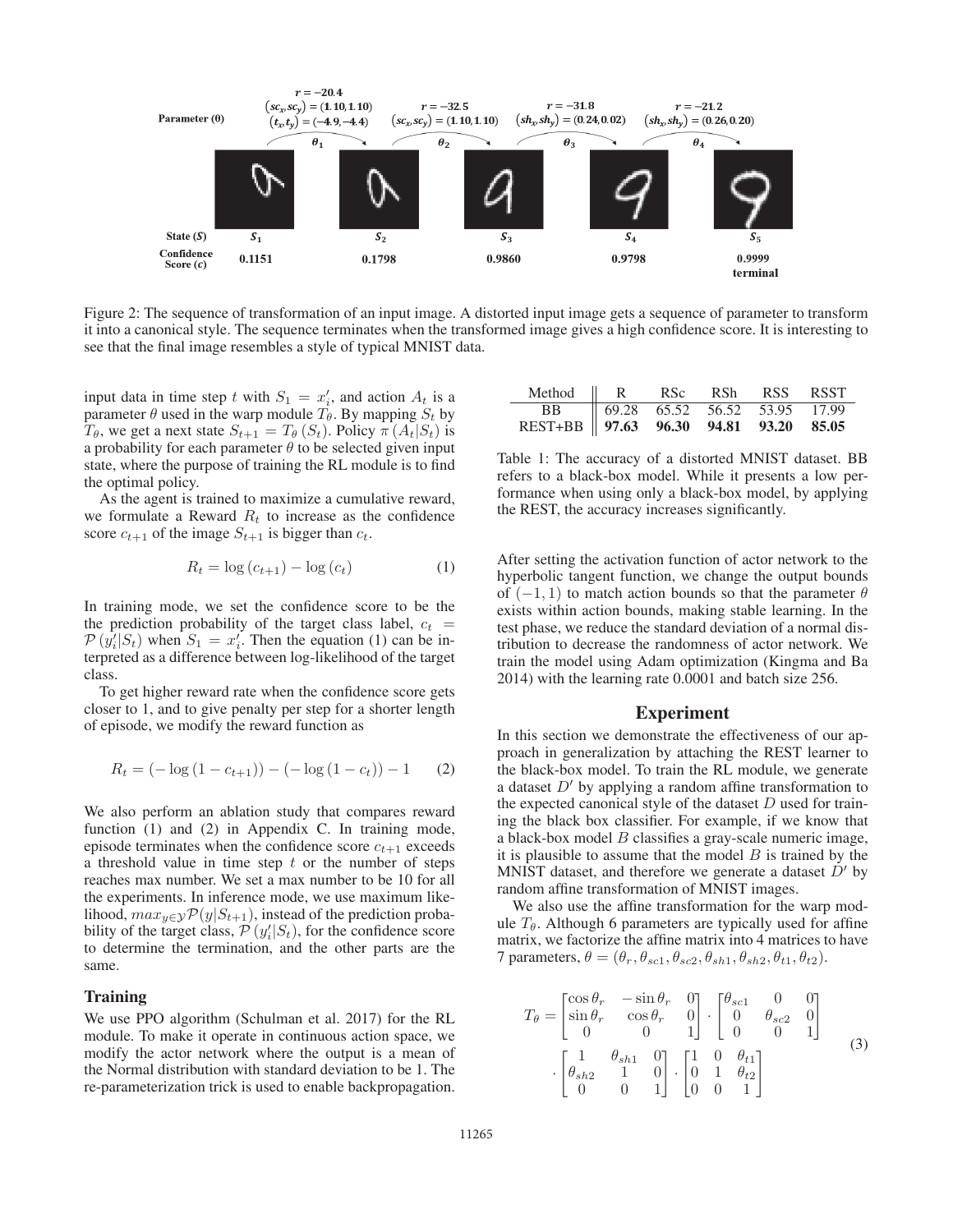| Dataset     | Method      | base                                                      | $\mathbb{R}$ | RS <sub>c</sub> | <b>RSh</b>              | <b>RSS</b>  | <b>RSST</b> |
|-------------|-------------|-----------------------------------------------------------|--------------|-----------------|-------------------------|-------------|-------------|
| <b>SVHN</b> | <b>BB</b>   | 96.03                                                     | 59.96        |                 | 56.46 57.05 53.54       |             | 26.09       |
|             | $REST + BB$ | $\overline{\phantom{a}}$                                  | 89.38        |                 | 88.58 89.00             | 85.92 83.82 |             |
| CIFAR10     | <b>BB</b>   |                                                           | 93.78 51.58  | 49.14           | 50.69                   | 48.16       | 32.09       |
|             | $REST + BB$ | $\mathcal{L}^{\text{max}}$ and $\mathcal{L}^{\text{max}}$ | 74.33        | 72.15           | 70.73                   | 69.46       | 60.27       |
| STL10       | <b>BB</b>   | 77.59                                                     |              |                 | 41.57 38.46 41.26 37.97 |             | 30.90       |
|             | $REST + BB$ | $\mathbb{L}$                                              | 62.24        |                 | 59.18 59.94 56.55       |             | 53.20       |

Table 2: The accuracy of a distorted real-world dataset. We show that applying our model also performs better in real-world datasets such as SVHN, CIFAR10, and STL10.



Figure 3: Various transformations of different complexity.  $S_1$  is the initial state(a deformed image) and sequence of best actions are taken given the states.

where  $\theta_r$ ,  $\theta_{sc}$ ,  $\theta_{sh}$ , and  $\theta_t$  are parameters for rotation, scaling, shearing, and translation, respectively. Details of generating affine-warped dataset and settings of action bounds are described in Appendix A.

As we use the image dataset for experiments, the actor and the critic networks in RL module are constructed by two convolution layers followed by two fully connected layers. We choose 5-layer CNN and STN(Jaderberg et al. 2015) as baselines and test the transformation invariance on affinewarped MNIST, SVHN, CIFAR10, and STL10 datasets. We train the baseline models using Adam optimization(Kingma and Ba 2014) with the learning rate 0.0001 and batch size 128.

We start with the distorted MNIST dataset to show the improvement of classification performance in a shifted data distribution. We further test our model in a more challenging real-world dataset such as SVHN, CIFAR10, and STL10. Then, we demonstrate the ability of generalization of our model in a more shifted, arduous setting where disjointing subsets are selected for training and testing the REST learner. Finally, we show that even with training a REST learner with a small number of training data, the performance does not drop significantly, which results in good sample efficiency.

#### Improvement of Classification Performance

To evaluate the improvement of black-box's performance by using REST learner, we begin with the black-box gray-scale numeric image classifier. We use the CNN pre-trained with MNIST dataset as a black-box classifier which performs 99% accuracy in MNIST test data. However, when applying randomly rotated MNIST test images (R), the accuracy decreases to 69.28%. By attaching the REST in front of the black-box model, the accuracy increases back to 97.63%.

We also experiment with more difficult tasks by generating the data with rotation and scaling (RSc), rotation and shearing (RSh), rotation, scaling, and shearing (RSS), and rotation, scaling, shearing, and translation (RSST) of the MNIST test digits.

Examples of the sequence of transformation for each warping method are shown in Figure 3. All the affinely warped input images in the first column are transformed two times to get the final output. The quantitative results are shown in Table 1. As task complexity increases from simple rotation to full affine transformation, the black-box classifier gets worse for predicting the label. For the RSST method, the accuracy of the black box model is 17.99 percent, which is almost random choice. However, by adding the REST model in front of the black-box model, it highly improves the performance. The difference in accuracy between applying the REST model and only using black-box model gets larger as the task becomes more difficult.

Figure 2. shows the sequence of how the distorted input image is transformed by REST. When affinely extended image of number 9 is taken for the first state  $S_1$ , the RL module outputs transform parameter  $\theta =$  $(20.4, 1.1, 1.1, 0, 0, -4.9, -4.4)$ . Then, the warp module receives the state  $S_1$  and the parameter  $\theta$  to produce the next state  $S_2$ , which is rotated clockwise, scaled up, and translated to the upper-left direction. The black-box model maps the transformed image  $S_2$  to a confidence score  $c_2$ . As the confidence score does not exceed a terminal threshold, the process iterates until the terminal condition is satisfied. An interesting observation is that the final image  $S_5$  seems to resemble a style of data sampled from in-distribution  $D$ , which is the MNIST dataset in this case. The number 9 in the im-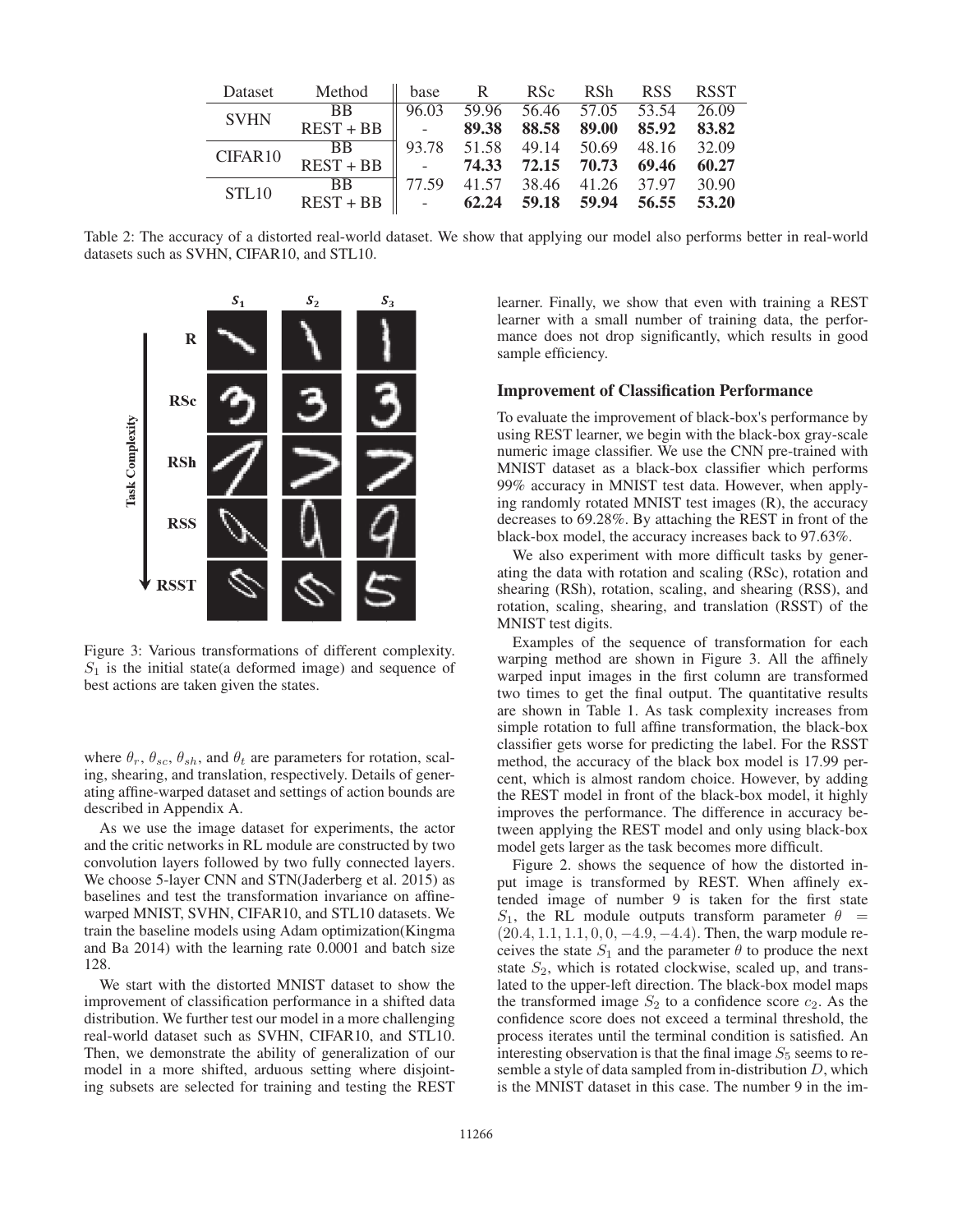

Figure 4: The first figure is an example of separating the composition of RST transformation into two disjoint subsets. The gray parts are used for generating distorted training data while the white parts are for deformed test data. The second figure shows test results on three different decomposition setting. Our models shows the best generalization effect as the task gets harder.

age  $S_5$  is standing upright and locating at the center of an image with its size similar to typical MNIST data.

We further evaluate our model in real-world datasets. We use three datasets which are SVHN, CIFAR10, and STL10. For the black-box models, we use CNN models that perform 96.03%, 93.78%, and 77.59% for accuracy, respectively. Table 2 shows the test accuracy of black-box classifier before and after attaching REST. The performance improves when the REST model is applied at the front-end of the black-box model.

### Generalization

In the previous section, we have shown that the REST works well by interacting with the black-box model. However, the limitation of the previous experiment is that the training and test data are generated in the same transformation format. In this section, we demonstrate the effect of generalization by generating the training data and test data in a different condition.

We first set the black box model as a general MNIST classifier. We then generate a distorted MNIST dataset by rotation, scaling, and translation (RST) to train the REST learner. We constrain the behavior of transformation by choosing one in (right, left), (up, down), (right, left, up, down) for each transformation R, S, and T, respectively. Therefore, there are 16 possible transformations of RST. We split 16 transformations of RST into two disjoint subsets, and apply each of the subset to MNIST for generating the training data and the test data. Figure 4(a) shows an example of separating 16 transformations into two subsets, each containing 8 transformations.

We compared the REST model with CNN and STN, and the results are shown in Figure 4(b). When the training dataset is generated by 12 RST transformations, STN performs better than ours. However, as the number of RST com-

| Method                                    | R.                | RS <sub>c</sub> | RSh               | <b>RSS</b> | <b>RSST</b> |
|-------------------------------------------|-------------------|-----------------|-------------------|------------|-------------|
| <b>CNN</b>                                | 87.24             |                 | 82.91 76.67       | 70.97      | 38.16       |
| $CNN++$                                   | 88.69             |                 | 85.86 80.48 76.58 |            | 39.92       |
| <b>STN</b>                                | $\parallel$ 55.95 |                 | 38.60 34.87 27.83 |            | 14.94       |
| $STN++$                                   | 93.63             |                 | 92.13 89.37 85.39 |            | 80.80       |
| REST (ours) $\parallel$ 97.02 95.94 93.45 |                   |                 |                   | 92.79      | 83.18       |

Table 3: The accuracy of models trained by a small number of data. We trained CNN, STN, and REST by 1000 affinewarped training data. CNN++ and STN++ are trained by 56000 data where 55000 is a typical MNIST training data and the rest 1000 is affine-warped training data. The result shows that our model performs best on all different kinds of transformation.

positions used for transforming the training data is decreasing, CNN and STN suffer from predicting the correct labels. On the contrary, our model has a slight decrease in accuracy. It means that our model has better generalization in data shift conditions. It is assumed that our model shows a generalization effect because our model takes exploration in the training process, which generates samples that are not present in the training data distribution.

### Sample Efficiency

In this section, we examine the effect of sample efficiency of our model. While 55,000 randomly affine-warped data has been generated from 55,000 training MNIST data to train the REST learner, in this section, we only generate 1000 randomly affine-warped data from 1000 training MNIST data. Then we perform the same process for training and test the model. We compare our model with CNN and STN. Both networks are trained by 1000 data. We also trained CNN and STN with 56,000 data, where 55,000 data is MNIST training data and the other 1000 data is randomly affine-warped data.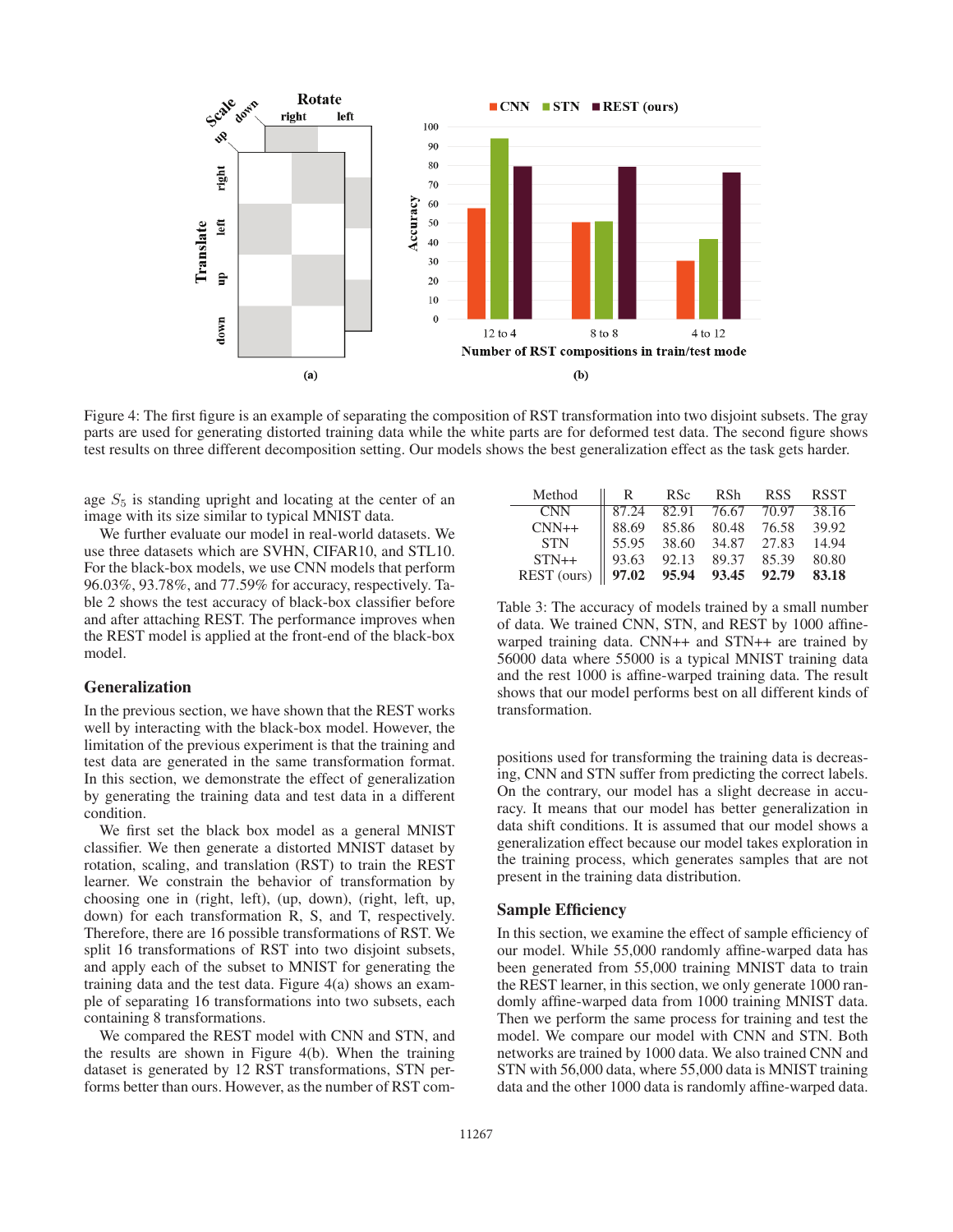We call it CNN++ and STN++, respectively. All models are tested with 10,000 affine-warped test data and the results are shown in Table 3.

As a few data is used for training CNN and STN, they result in low accuracy for all different types of transformations. Also, although many data is used for training CNN++ and STN++, they also show a low performance because only a small number of training data is in the same distribution with that of test data. On the contrary, our model has a best performance. It is considered that our model shows a sample efficiency because of the exploration process in the training step. In the process of creating a state to train the model, new images are created for each episode. These images can be considered as training data which is implicitly augmented.

# Conclusion

Robustness to real-world data is essential for deep learning systems to be successfully deployed in reality. Most studies so far have focused on improving generalization performance on test datasets when a single whole dataset is randomly split into training and test dataset. In other words, the training and test dataset are drawn from the same distribution and have similar sample statistics. Under this experimental assumption, the performance on the real-world data is not necessarily guaranteed even if the system generalizes well on the test dataset.

In this paper, we addressed geometric invariance using deep RL by transforming out-of-distribution samples into training distribution of the pretrained black box classifier in the system. We showed that the proposed method, REST, can improve the robustness of deep learning systems to various image warping. Specifically, as the complexity of the task gradually increased from simple rotation to full affine transformation, i.e. from one to six degrees of freedom, the relative performance of REST over the black-box model also increased accordingly.

We analyzed the generalization performance on unknown transformations by defining 16 disjoint subsets of affine transformations. REST generalized better as we trained it with a fewer number of transformation combinations while more of novel and unseen transformations were given at test time. Lastly, we experimented baseline methods with only 1000 affine-warped training data and showed REST is efficient in learning with a small number of samples as well. The action space of our method is focused on geometric transformation in this work but can be extended to other image processing techniques such as auto exposure, white balancing, edge enhancement, noise reduction to fill the gap between controlled experimental settings and real-world scenarios in the future works.

# Acknowledgments

This work is in part supported by Basic Science Research Program (NRF-2017R1A2B2007102) through NRF funded by MSIT, Technology Innovation Program (10051928) funded by MOTIE, Bio-Mimetic Robot Research Center funded by DAPA (UD190018ID), Samsung Electronics AI

Grant, MSIT-IITP grant (No.2019-0-01367, BabyMind), INMAC, and BK21-plus.

### References

Blundell, C.; Cornebise, J.; Kavukcuoglu, K.; and Wierstra, D. 2015. Weight uncertainty in neural network. In *International Conference on Machine Learning*, 1613–1622.

Caicedo, J. C., and Lazebnik, S. 2015. Active object localization with deep reinforcement learning. In *Proceedings of the IEEE International Conference on Computer Vision*, 2488–2496.

Dai, J.; Qi, H.; Xiong, Y.; Li, Y.; Zhang, G.; Hu, H.; and Wei, Y. 2017. Deformable convolutional networks. In *Proceedings of the IEEE international conference on computer vision*, 764–773.

Deng, Y.; Bao, F.; Kong, Y.; Ren, Z.; and Dai, Q. 2016. Deep direct reinforcement learning for financial signal representation and trading. *IEEE transactions on neural networks and learning systems* 28(3):653–664.

Follmann, P., and Bottger, T. 2018. A rotationally-invariant convolution module by feature map back-rotation. In *2018 IEEE Winter Conference on Applications of Computer Vision (WACV)*, 784–792. IEEE.

Gal, Y., and Ghahramani, Z. 2016. Dropout as a bayesian approximation: Representing model uncertainty in deep learning. In *international conference on machine learning*, 1050– 1059.

Gal, Y. 2016. Uncertainty in deep learning. *University of Cambridge*.

Graves, A. 2011. Practical variational inference for neural networks. In *Advances in neural information processing systems*, 2348–2356.

He, K.; Zhang, X.; Ren, S.; and Sun, J. 2016. Deep residual learning for image recognition. In *Proceedings of the IEEE conference on computer vision and pattern recognition*, 770–778.

Jacovi, A.; Hadash, G.; Kermany, E.; Carmeli, B.; Lavi, O.; Kour, G.; and Berant, J. 2019. Neural network gradientbased learning of black-box function interfaces. In *International Conference on Learning Representations*.

Jaderberg, M.; Simonyan, K.; Zisserman, A.; et al. 2015. Spatial transformer networks. In *Advances in neural information processing systems*, 2017–2025.

Kingma, D., and Ba, J. 2014. Adam: A method for stochastic optimization. *International Conference on Learning Representations*.

Kong, X.; Xin, B.; Wang, Y.; and Hua, G. 2017. Collaborative deep reinforcement learning for joint object search. In *Proceedings of the IEEE Conference on Computer Vision and Pattern Recognition*, 1695–1704.

Levine, S.; Finn, C.; Darrell, T.; and Abbeel, P. 2016. Endto-end training of deep visuomotor policies. *The Journal of Machine Learning Research* 17(1):1334–1373.

Li, D.; Wu, H.; Zhang, J.; and Huang, K. 2018. A2-rl: Aesthetics aware reinforcement learning for image cropping. In